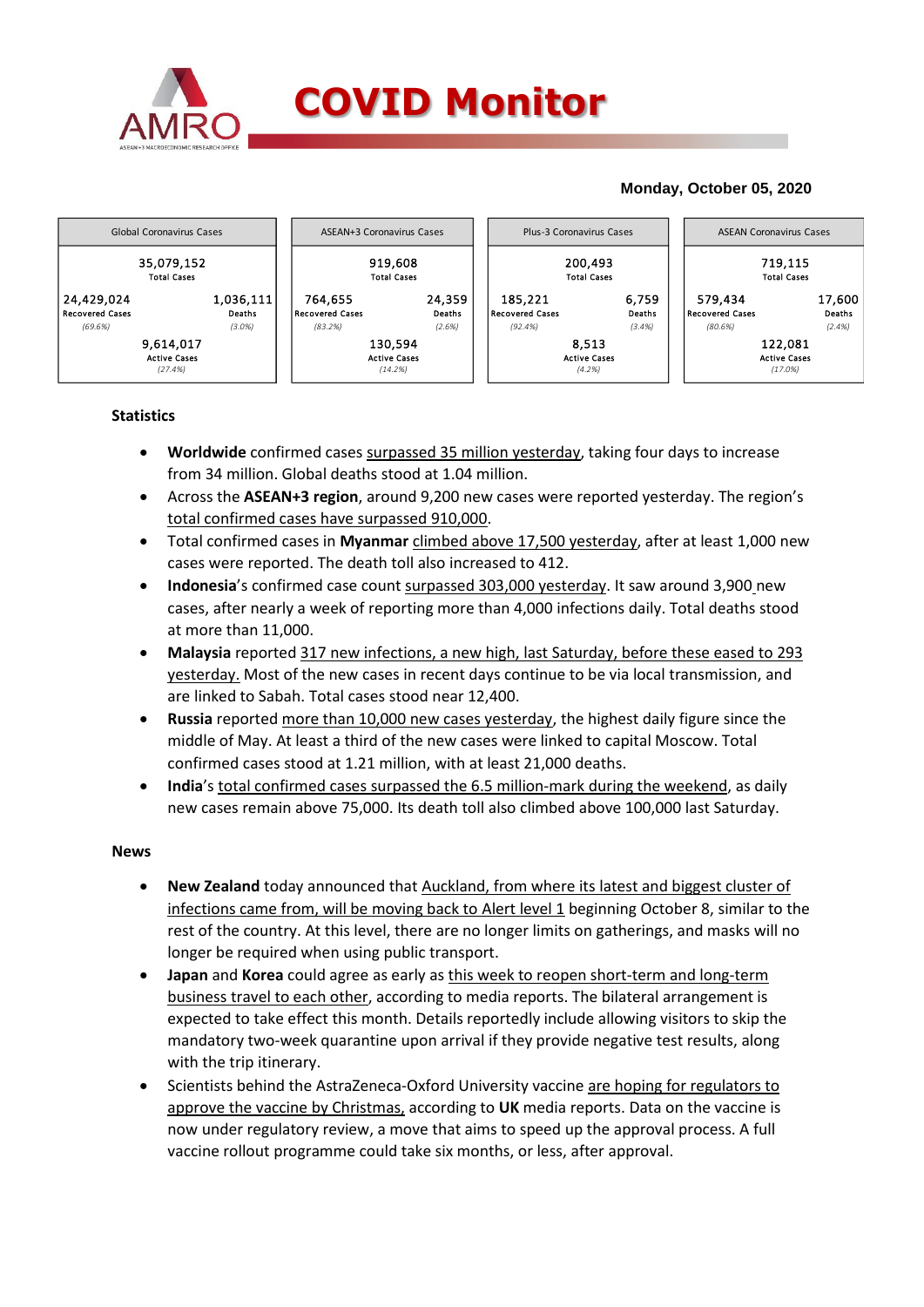

Overview of Confirmed COVID-19 Cases

|                      | <b>Total</b> |                            |                      | <b>New Cases</b> | <b>New Cases</b> | <b>ANew</b>              | ∆% New                   | Total         |                             |                      | <b>Total</b> |                             |                          | <b>Resolved</b> |
|----------------------|--------------|----------------------------|----------------------|------------------|------------------|--------------------------|--------------------------|---------------|-----------------------------|----------------------|--------------|-----------------------------|--------------------------|-----------------|
| Economy              | Cases        | Cases per 1M<br>Population | <b>New</b><br>Cases  | per 1M Pop.      | $(7-day avg)^1$  | Cases                    | Cases                    | <b>Deaths</b> | <b>New</b><br><b>Deaths</b> | Fatality<br>Rate (%) | Recovered    | Recovery<br><b>Rate (%)</b> | Active<br>Cases          | cases $(%)2$    |
| Global               | 35,079,152   |                            | 252,481              |                  |                  | 8,411                    | 0.7                      | 1,036,111     | 3,876                       | 3.0                  | 24,429,024   | 69.6                        | 9,614,017                | 72.6            |
| ASEAN+3              | 919,608      |                            | 9,259                |                  |                  | 636                      | 1.0                      | 24,359        | 240                         | 2.6                  | 764,655      | 83.2                        | 130,594                  | 72.5            |
| Plus-3               | 200,493      |                            | 499                  |                  |                  | $-162$                   | 0.2                      | 6,759         | 5                           | 3.4                  | 185,221      | 92.4                        | 8,513                    | 85.8            |
| <b>ASEAN</b>         | 719,115      |                            | 8,760                |                  |                  | 798                      | 1.2                      | 17,600        | 235                         | 2.4                  | 579,434      | 80.6                        | 122,081                  | 84.4            |
|                      |              |                            |                      |                  |                  |                          |                          |               |                             |                      |              |                             |                          |                 |
| China                | 85,470       | 61                         | 20                   | 0.0              |                  | $\pmb{4}$                | 0.0                      | 4,634         | $\mathbf 0$                 | 5.4                  | 80,623       | 94.3                        | 213                      | 99.8            |
| Hong Kong, China     | 5,113        | 670                        | 5                    | 0.7              |                  | $\mathbf 1$              | 0.1                      | 105           | $\Omega$                    | 2.1                  | 4,861        | 95.1                        | 147                      | 97.1            |
| Japan                | 85,746       | 682                        | 401                  | 3.2              |                  | $-176$                   | 0.5                      | 1,598         | 4                           | 1.9                  | 77,851       | 90.8                        | 6,297                    | 92.7            |
| Korea                | 24,164       | 464                        | 73                   | 1.4              |                  | 9                        | 0.3                      | 422           | 1                           | 1.7                  | 21,886       | 90.6                        | 1,856                    | 92.3            |
|                      |              |                            |                      |                  |                  |                          |                          |               |                             |                      |              |                             |                          |                 |
| Indonesia            | 303,498      | 1,125                      | 3,992                | 14.8             |                  | $-15$                    | 1.3                      | 11,151        | 96                          | 3.7                  | 228,453      | 75.3                        | 63,894                   | 78.9            |
| Malaysia             | 12,381       | 373                        | 293                  | 8.8              |                  | $-24$                    | 2.4                      | 137           | $\mathbf 0$                 | 1.1                  | 10,283       | 83.1                        | 1,961                    | 84.2            |
| Philippines          | 322,497      | 2,931                      | 3,167                | 28.8             |                  | 515                      | 1.0                      | 5,776         | 98                          | 1.8                  | 273,079      | 84.7                        | 43,642                   | 86.5            |
| Singapore            | 57,812       | 10,139                     | 12                   | 2.1              |                  | 6                        | 0.0                      | 27            | 0                           | 0.0                  | 57,575       | 99.6                        | 210                      | 99.6            |
| Thailand             | 3,590        | 53                         | 5                    | 0.1              |                  | 3                        | 0.1                      | 59            | $\mathbf 0$                 | 1.6                  | 3,390        | 94.4                        | 141                      | 96.1            |
| Brunei Darussalam    | 146          | 324                        | $\mathsf 0$          | 0.0              |                  | 0                        | 0.0                      | 3             | $\mathbf 0$                 | 2.1                  | 142          | 97.3                        | $\mathbf 1$              | 99.3            |
| Cambodia             | 278          | 17                         | $\mathbf 0$          | 0.0              |                  | 0                        | 0.0                      | $\Omega$      | $\Omega$                    | 0.0                  | 275          | 98.9                        | $\overline{\mathbf{3}}$  | 98.9            |
| Lao PDR              | 23           | $\overline{3}$             | $\mathbf 0$          | 0.0              |                  | 0                        |                          | $\Omega$      | 0                           |                      | 22           |                             | $\mathbf{1}$             |                 |
|                      |              |                            |                      |                  |                  |                          | 0.0                      |               |                             | 0.0                  |              | 95.7                        |                          | 95.7            |
| Myanmar              | 17,794       | 333<br>11                  | 1,291<br>$\mathbf 0$ | 24.2<br>0.0      |                  | 313<br>$\mathbf 0$       | 7.8<br>0.0               | 412<br>35     | 41<br>0                     | 2.3                  | 5195         | 29.2                        | 12,187<br>41             | 31.5<br>96.3    |
| Vietnam              | 1,096        |                            |                      |                  |                  |                          |                          |               |                             | 3.2                  | 1,020        | 93.1                        |                          |                 |
| Belgium              | 130,235      | 11,308                     | 2,612                | 226.8            |                  | $-777$                   | 2.0                      | 10,064        | 20                          | 7.7                  | 19,679       | 15.1                        | 100,492                  | 22.8            |
| France               | 601,971      | 9,262                      | J.                   |                  |                  | $\overline{\phantom{a}}$ | $\overline{\phantom{a}}$ | 31,952        | 0                           | 5.3                  | 80,061       | 13.3                        | 489,958                  | 18.6            |
| Germany              | 301,573      | 3,634                      | 1,546                | 18.6             |                  | $-107$                   | 0.5                      | 9,533         | $\overline{2}$              | 3.2                  | 262,002      | 86.9                        | 30,038                   | 90.0            |
| Italy                | 325,329      | 5,401                      | 2,578                | 42.8             |                  | $-265$                   | 0.8                      | 35,986        | 18                          | 11.1                 | 231,914      | 71.3                        | 57,429                   | 82.3            |
| Netherlands          | 141,226      | 8,172                      | 4,032                | 233.3            |                  | 4                        | 2.9                      | 6,508         | 5                           | 4.6                  | 4,381        | $\sim$                      | 29,404                   | 79.2            |
| Spain                | 789,932      | 16,855                     | J.                   |                  |                  |                          | ÷,                       | 32,086        | $\Omega$                    | 4.1                  | 150,376      | 19.0                        | 53,521                   | 93.2            |
| Switzerland          | 54,384       | 6,289                      |                      |                  |                  |                          | $\overline{\phantom{a}}$ | 2,077         | 1                           | 3.8                  | 45,800       | 84.2                        | 6,507                    | 88.0            |
| United Kingdom       | 505,619      | 7,518                      | 22,965               | 341.5            |                  | 10,080                   | 4.8                      | 46,791        | 33                          | 9.3                  |              | $\sim$                      | $\overline{\phantom{a}}$ | $\sim$          |
|                      |              |                            |                      |                  |                  |                          |                          |               |                             |                      |              |                             |                          |                 |
| Brazil               | 4,915,289    | 23,254                     | 8,456                | 40.0             |                  | $-51,285$                | 0.2                      | 146,352       | 365                         | 3.0                  | 4,375,354    | 89.0                        | 393,583                  | 92.0            |
| Canada               | 168,501      | 4,456                      | 2,141                | 56.6             |                  | 835                      | 1.3                      | 9,533         | 45                          | 5.7                  | 142,502      | 84.6                        | 16,466                   | 90.2            |
| Argentina            | 798,486      | 17,529                     | 7,668                | 168.3            |                  | $-3,461$                 | 1.0                      | 21,018        | 223                         | 2.6                  | 636,672      | 79.7                        | 140,796                  | 82.4            |
| Mexico               | 761,665      | 5,993                      | 3,712                | 29.2             |                  | $-1,151$                 | 0.5                      | 79,088        | 208                         | 10.4                 | 645,123      | 84.7                        | 37,454                   | 95.1            |
| Peru                 | 821,564      | 25,029                     | $\mathbf 0$          | 0.0              |                  | $-3,267$                 | 0.0                      | 32,609        | $\mathbf 0$                 | 4.0                  | 700,868      | 85.3                        | 88,087                   | 89.3            |
| <b>United States</b> | 7,366,279    | 22,251                     | 38,477               | 116.2            |                  | $-10,759$                | 0.5                      | 209,037       | 407                         | 2.8                  | 2,911,699    | 39.5                        | 4,245,543                | 42.4            |
|                      | 27,148       | 1,045                      | 13                   | 0.5              |                  | $-1$                     | 0.0                      | 894           | $\mathbf 0$                 | 3.3                  | 24,888       | 91.7                        | 1,366                    | 95.0            |
| Australia<br>India   | 6,623,815    | 4,836                      | 74,442               | 54.4             |                  | $-1,387$                 | 1.1                      | 102,685       | 903                         | 1.6                  | 5,509,966    | 83.2                        | 1,011,164                | 84.7            |
|                      | 471,772      | 5,606                      | 3,653                | 43.4             |                  | 130                      | 0.8                      | 26,957        | 211                         | 5.7                  | 389,966      | 82.7                        | 54,849                   | 88.4            |
| Iran                 |              |                            |                      | 70.8             |                  | 641                      |                          |               |                             |                      |              |                             |                          |                 |
| Russia               | 1,209,039    | 8,246                      | 10,376               | 11.2             |                  | $-29$                    | 0.9                      | 21,260        | 107                         | 1.8                  | 975,488      | 80.7<br>95.6                | 212,291<br>10,027        | 82.4<br>97.0    |
| Saudi Arabia         | 336,387      | 9,676                      | 390                  |                  |                  |                          | 0.1                      | 4,875         | 25                          | 1.4                  | 321,485      |                             |                          |                 |
| South Africa         | 681,289      | 11,408                     | 1,573                | 26.3             |                  | $-310$                   | 0.2                      | 16,976        | 38                          | 2.5                  | 614,781      | 90.2                        | 49,532                   | 92.7            |

Source: Haver Analytics, sourced from John Hopkins University; AMRO staff calculations.<br>Notes: New cases since previous day. ∆% refers to percentage change since previous day. Fatality rate measured as deaths per confirmed

2/ Resolved cases (i.e. non-active cases) to total cases; serves as a proxy for the stage of the cycle.

Data as of 4/10/2020